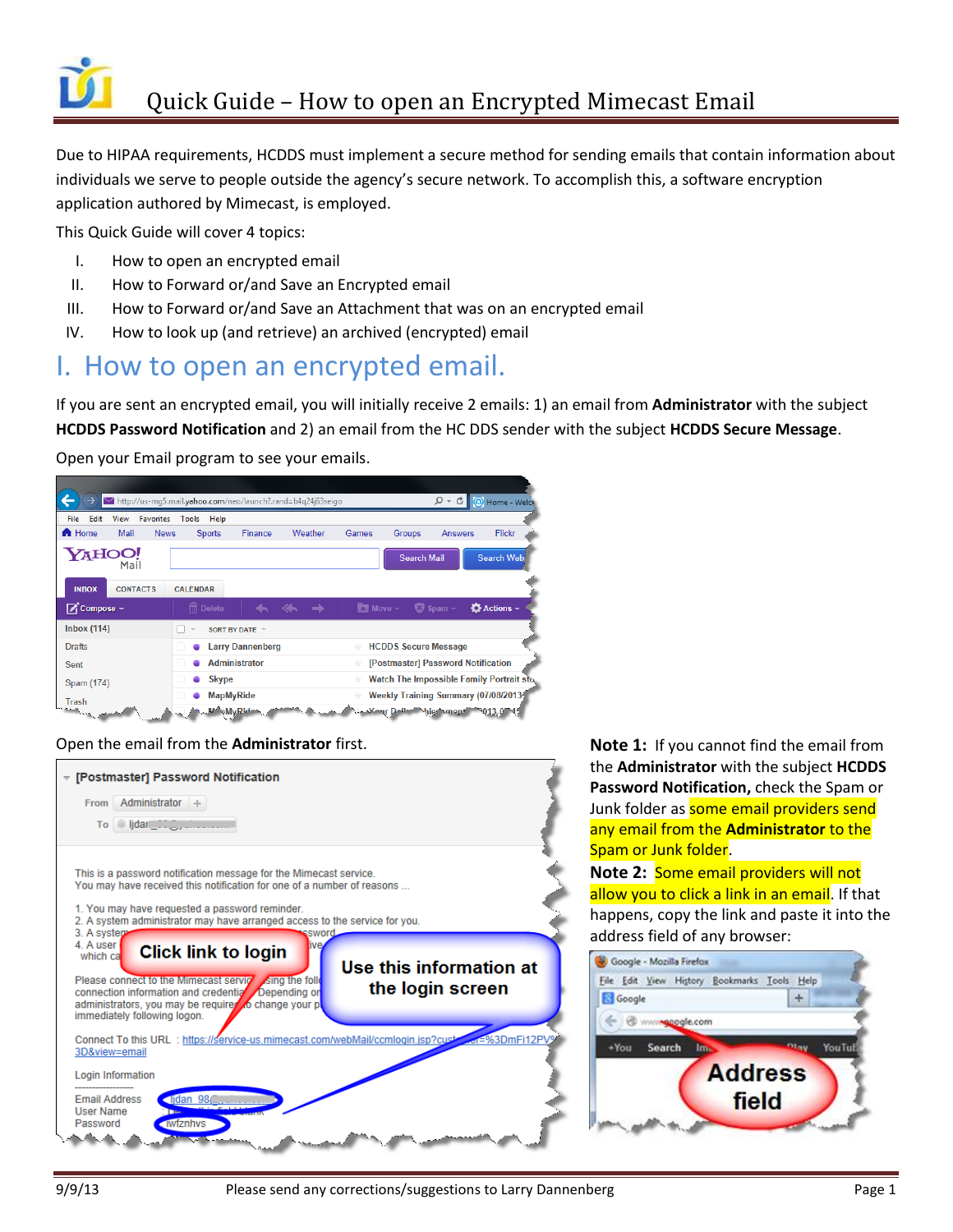

After clicking the link in the **Password Notification** email, the Mimecast login window will open:



Login with your email address and the password shown in the **Password Notification** email.

| <b>Login to Mimecast</b> |  |        |
|--------------------------|--|--------|
| lidan 96 cyclis          |  | Log In |

After logging in, you will be taken to the **Password Change** window. You are required to change the password. Enter your email address and the new password you wish to use. This will be your **Mimecast Cloud Password.** When you are done entering the new password, click the **Change Password** button.

**PASSWORD**: Your password must have:

- 10 characters or more
- One or more Upper and lower case letters
- One or more numbers
- One or more special characters, like @#\$%^&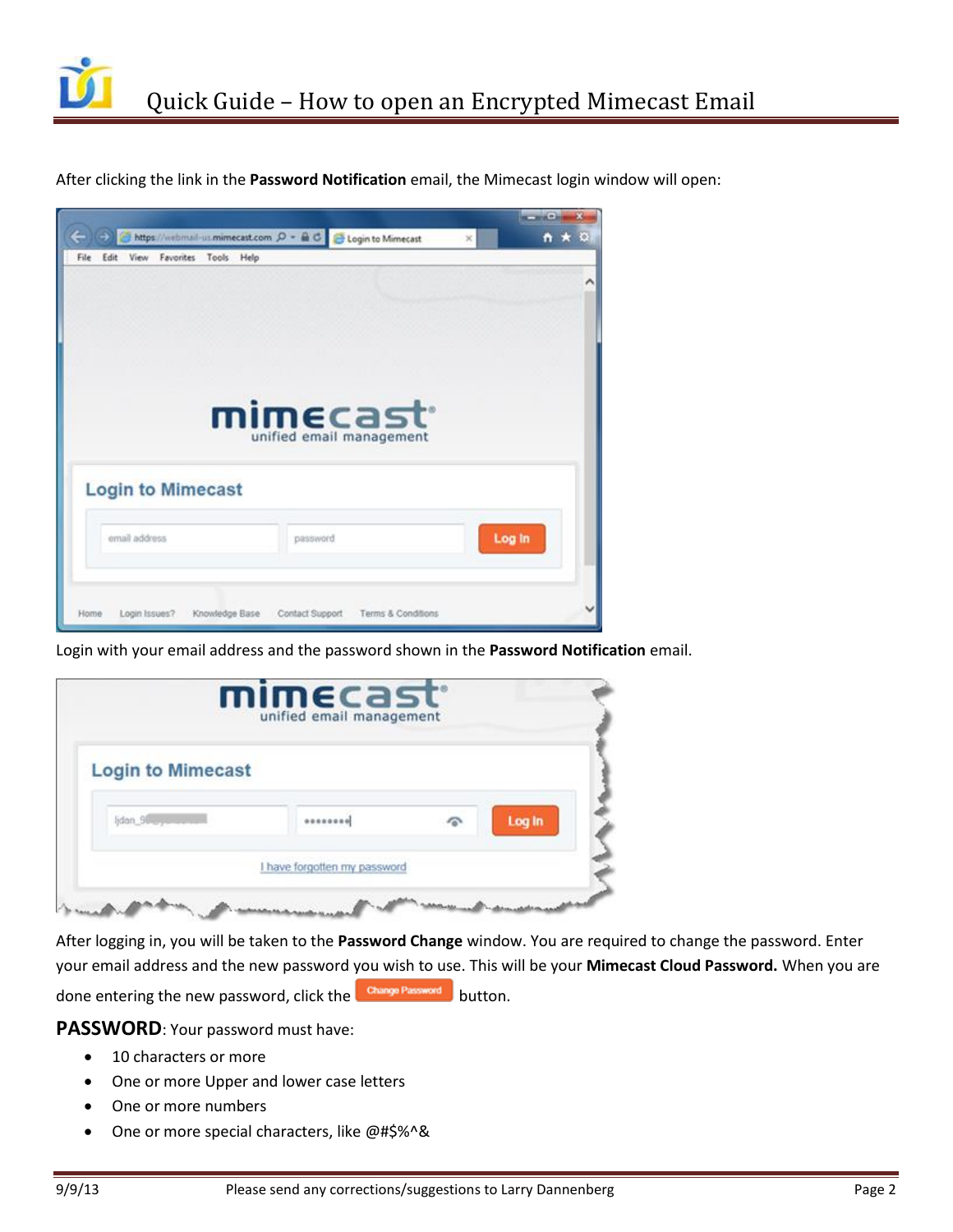

## Quick Guide – How to open an Encrypted Mimecast Email

|                                          |                                                |                                 | <b>Contract Contract Avenue</b>   |
|------------------------------------------|------------------------------------------------|---------------------------------|-----------------------------------|
| https://webmail-us.mimecast.com/conlogin |                                                |                                 | $9 - BC \times 0$ + 0             |
|                                          | Da Outlook - hu72@msnc. B Mimecast COM Login X |                                 |                                   |
|                                          |                                                |                                 |                                   |
|                                          |                                                |                                 |                                   |
|                                          |                                                |                                 |                                   |
|                                          |                                                |                                 |                                   |
|                                          | mimecast <sup>.</sup>                          |                                 |                                   |
|                                          | unified email management                       |                                 |                                   |
|                                          |                                                |                                 |                                   |
|                                          | Password Change                                |                                 |                                   |
|                                          |                                                |                                 |                                   |
|                                          | Email Address                                  |                                 |                                   |
|                                          | New Password                                   |                                 |                                   |
|                                          | Confirm Password                               |                                 |                                   |
|                                          |                                                |                                 |                                   |
|                                          |                                                |                                 |                                   |
|                                          |                                                | <b>Change Password</b>          |                                   |
|                                          |                                                |                                 |                                   |
|                                          |                                                |                                 |                                   |
| Login Issues? Knowledge Base<br>Home     | Contact Support<br>Terms & Conditions          | Version: 2.6.23-2-20130628_0122 | 5tyle: 2 Copyright @ 2013 Mmecast |

After successfully logging in to Mimecast, you will see all the emails sent to you. For example, the email below has documents attached. The attachments can be saved just as you would save any document sent to you in an email.

| imecast                  | Idan@fuse.net Settings Help Log out                                                                |
|--------------------------|----------------------------------------------------------------------------------------------------|
| unified email management | <b>Search</b><br>Search last 12 months                                                             |
| Mail                     | Online Inbox<br>Online Sent It O<br>$\circ$                                                        |
| Online Inbox             | Search (Q)<br>From<br>2013-07-1<br>2013-06-16<br>To<br>1 Month<br>×.                               |
| Online Sent Berns        | Page size [15 w]<br>$1$ of $1$ = $\blacktriangleright$ $\Box$                                      |
| Search                   | Subject<br>Received<br>Size<br>From                                                                |
|                          | 27.2 KB 3 C Today at 13:25<br>Encryption Test<br>Dannenberg                                        |
|                          | <b>AA 100 FB AT ABAN AR AR A 40 AM</b><br>ALC: NO AN                                               |
|                          | "Larry Dannenberg" <larry dannenberg@hamiltondds.org=""><br/>From<br/>Reply <b>V</b><br/>^</larry> |
|                          | To:<br>76.51                                                                                       |
|                          | Encryption Test<br>Subject                                                                         |
|                          | Date<br>Today at 13:25                                                                             |
|                          | Attachments<br>> image001 ipg. Test Document docx                                                  |
|                          | HL                                                                                                 |
|                          | There is an embedded picture and an attached Word 2010 file attached.                              |

## II. How to Forward or/and Save an Encrypted email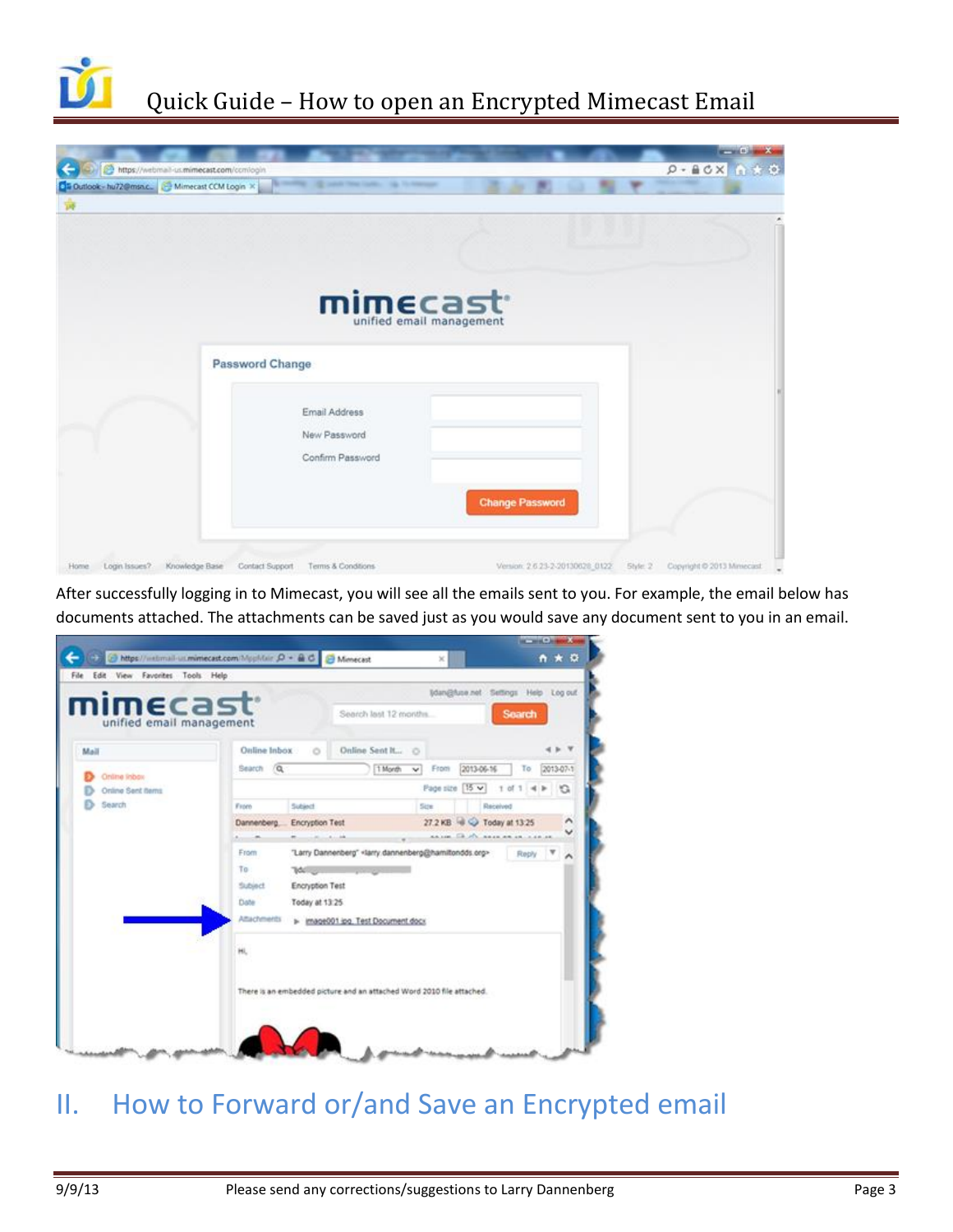

To meet the HIPAA requirements, HC DD Services requires the encryption of all information that is sent by email to third parties. As a recipient of an encrypted email, you too must ensure that the information is not sent to anyone without the proper authorization. If you feel that the encrypted information sent to you should be forwarded on to another person, you should copy the information you would like to forward into a word processing program and remove the HIPAA protected information. Then you should copy and paste the edited information into an email to send it to the recipient.

If you have an encryption capability built into your email service, you could copy and paste the information sent to you into the email, encrypt it, and send.

It is not possible to forward an encrypted email directly from your secure Mimecast Cloud account.

# III. How to Forward or/and Save an Attachment that was on an encrypted email

If you would like to forward an attachment to a third party, instructions to do so are noted below. However, as a recipient of an encrypted email, you too must ensure that the information is not sent to anyone without the proper authorization. If you feel that the encrypted information sent to you should be forwarded on to another person, you should copy the information you would like to forward into a word processing program and remove the HIPAA protected information. Then you should copy and paste the edited information into an email to send it to the recipient.

If you have an encryption capability built into your email service, you could save the attachment to your desktop and then attach it to an email, encrypt it, and send.

| 1. To open or save one of the attachments, click the<br>arrow to see the attached documents (Shown here $\rightarrow$ ) | Attachments<br>ь          | image001.jpg, Test Document.docx |
|-------------------------------------------------------------------------------------------------------------------------|---------------------------|----------------------------------|
| 2. The pull-down menu appears, listing the 2 items                                                                      | <b>Attachments</b>        | image001.jpg, Test Document.docx |
| attached to the email.                                                                                                  | image001.jpg              |                                  |
|                                                                                                                         | <b>Test Document.docx</b> | ы                                |
|                                                                                                                         |                           |                                  |
| 3. Move the mouse cursor over the file name you want to                                                                 | <b>Attachments</b>        | image001.jpg, Test Document.docx |
| open or save so it turns into a pointer                                                                                 | image001.jpg              |                                  |
|                                                                                                                         | <b>Test Document.docx</b> |                                  |
| In this example, the one titled "Test Document" is clicked                                                              |                           |                                  |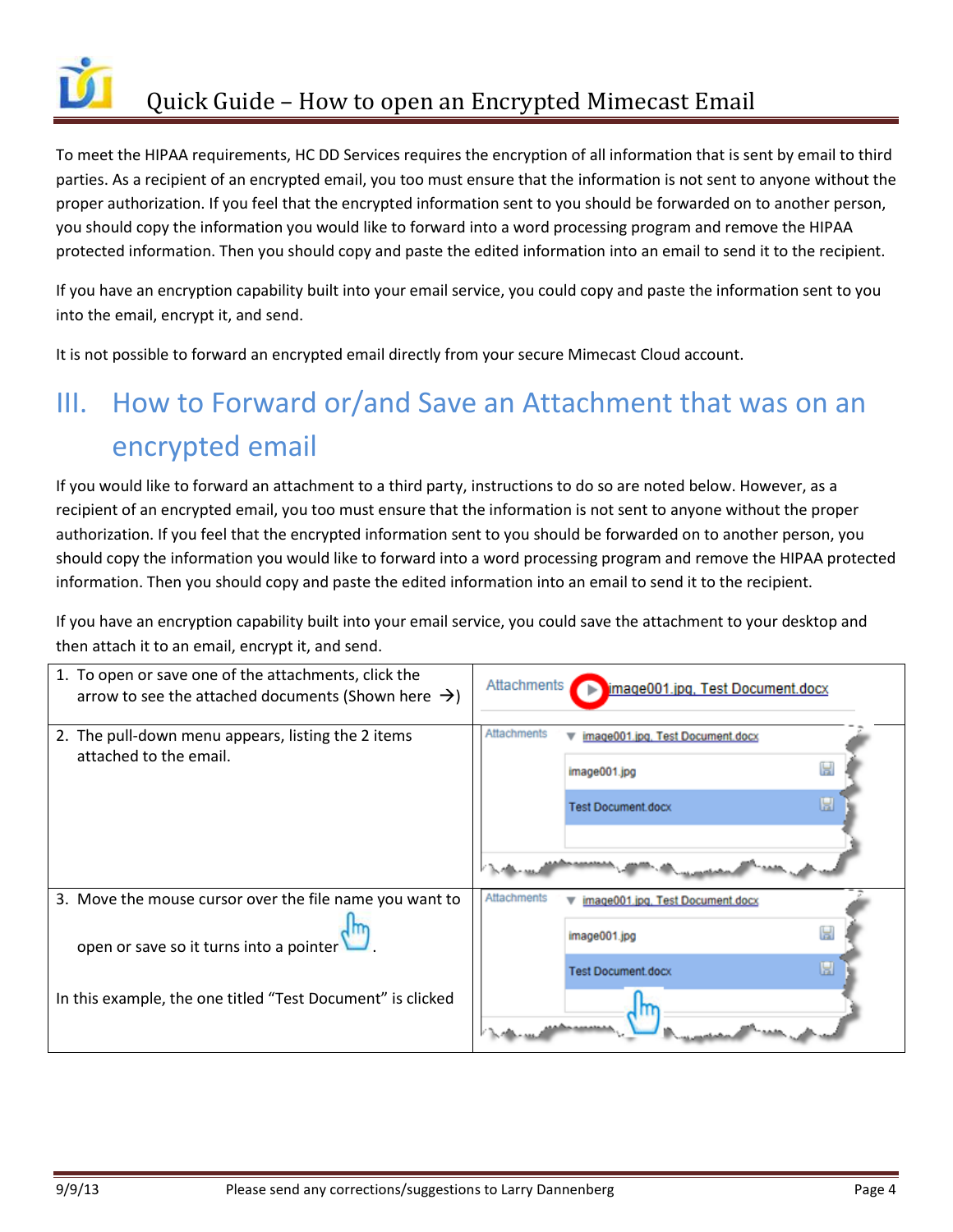

### Quick Guide – How to open an Encrypted Mimecast Email



## IV. How to look up (and retrieve) an archived (encrypted) email.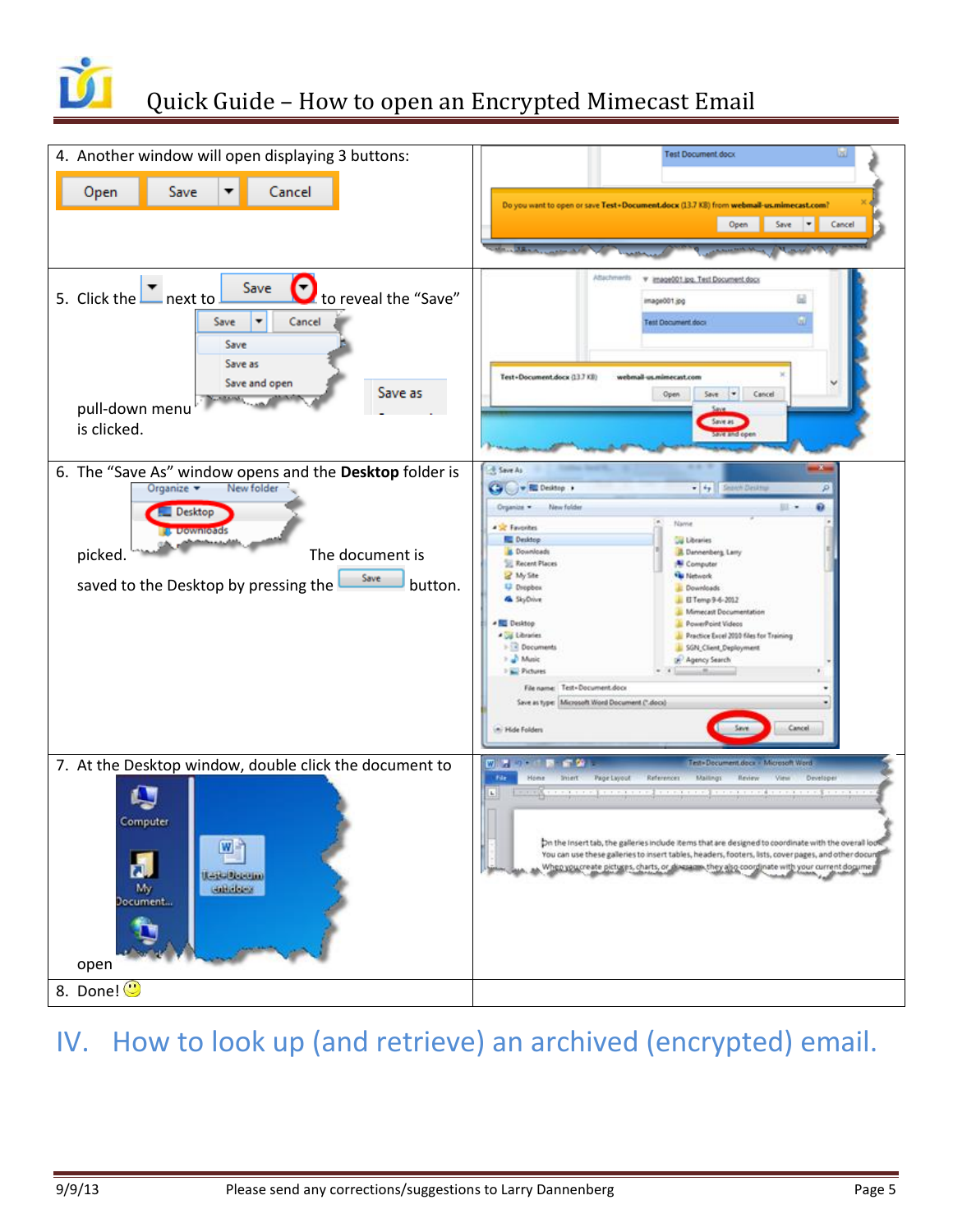

### Quick Guide – How to open an Encrypted Mimecast Email

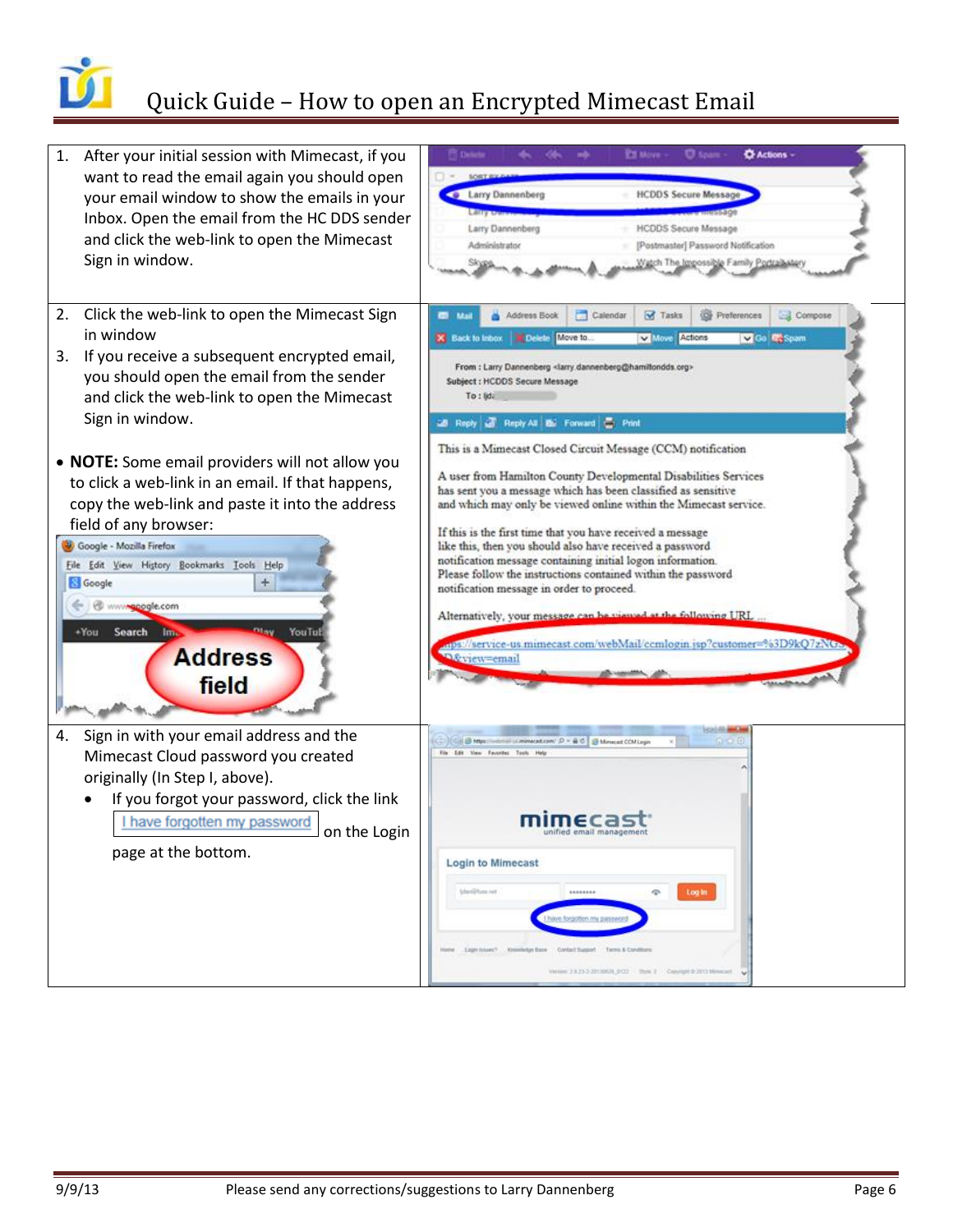

|    | 5. After successfully logging in, you will see your<br>inbox.<br>You can open any of the emails by double<br>$\bullet$<br>clicking it. | GI<br>Sheps//whitel-uniment.com/ P + B O S Mentalt<br>X TiMP Login haves<br><b>OD</b><br>File Edit View Favorities Tools Help<br>Edan@fuse.net Settings Help Log out<br>mimecas<br>Search last 12 month<br>unified email management<br>Online Inbox<br>Mall<br>Search (Q)<br>T. Month w From 2013-06-16<br>D Online Indus<br>Page now 115 w<br>1.01.4 0.13<br>D Online Sent forms<br>D Search<br>Today at 13:25<br>2013-07-12 at 16:40<br>2013-07-12 at 16:30<br>10.2 KB<br>2013-07-12 at 16:34<br>4.7 KB<br>2013-07-01 at 14:20<br>5.3 KB<br>2013-06-27 at 12:05<br>14.1 KB<br>Skewers                                                                                                                                                                                                                                                                                                                                                                                                                                                                                                                                                                                                               |
|----|----------------------------------------------------------------------------------------------------------------------------------------|-------------------------------------------------------------------------------------------------------------------------------------------------------------------------------------------------------------------------------------------------------------------------------------------------------------------------------------------------------------------------------------------------------------------------------------------------------------------------------------------------------------------------------------------------------------------------------------------------------------------------------------------------------------------------------------------------------------------------------------------------------------------------------------------------------------------------------------------------------------------------------------------------------------------------------------------------------------------------------------------------------------------------------------------------------------------------------------------------------------------------------------------------------------------------------------------------------|
|    | 6. Or by clicking once to see it open in the<br>reading pane.                                                                          | - <b>D</b><br>mimecast<br>Searches<br>Editor<br>Results<br><br>$\mathbf{r}$<br>Ø<br>۰<br>Descending Date (recent first) +<br>Sort by<br>All forms inside GK must be<br>Today at 8:18 AM<br>Larry Dannenberg<br>RE: Training Doc for Mimecast<br>From: Zheng, Susan<br>7/15/2013 12:50 PM<br>Sent<br><b>Laurie Haskell</b><br>Today at 8:14 AM<br>Haskell, Laurie; Knight, Brian more<br>To:<br><b>Training Doc for Mimecast</b><br><b>Hello Gatekeeper Team:</b><br><b>Beth Luensman</b><br>Vesterday at 10:53 AM<br>Primary Solutions Exchange 2013<br>According to PSI and Clermont County,<br>all forms inside GK must be saved<br>Larry Dannenberg<br>Vesterday at 7:29 AM<br>as .doc and .xls format instead of<br>FW: Laptop encryptio<br>Office 2010, now all users have Office<br>2010 installed in their computers, is it<br><sup>®</sup> Brian Knight<br>Fri, 7/12/2013<br>possible to train GK users to save GK<br>RE: Laptop encryption<br>forms and attachment documents<br><b>Brian Knight</b><br>Fri, 7/12/2013<br>as .doc and .xls format?<br>Laptop encryption<br>Thanks.<br><b>D</b> Laurie Haskell<br>Fri, 7/12/2013<br>C 54 of 54 messages, retrieved in 0.04 seconds at 3:10 PM. |
| 7. | To search for an email:<br>In the search box, enter a word or phrase<br>$\bullet$<br>and press the Enter key to begin the<br>search.   | ←<br>$\rightarrow$<br>https://webmail-us.mimecast.com/MppMainModule.jsp? P = A C<br>m Ema.<br>File Edit View Favorites Tools Help<br>Search last 12 n<br>unified email management<br>Mail<br>Q test<br><b>Search</b><br>Month<br>Online Inbox<br>Ð<br>Online Sent Items<br>n                                                                                                                                                                                                                                                                                                                                                                                                                                                                                                                                                                                                                                                                                                                                                                                                                                                                                                                          |
| 8. | A more detailed search may be done by<br>entering more information in the Search bar<br>Search<br>fields and clicking the<br>button.   | Q test<br>1 Morth v From<br>2013-06-18<br>2013-07-18<br>Search<br>To<br>Search                                                                                                                                                                                                                                                                                                                                                                                                                                                                                                                                                                                                                                                                                                                                                                                                                                                                                                                                                                                                                                                                                                                        |